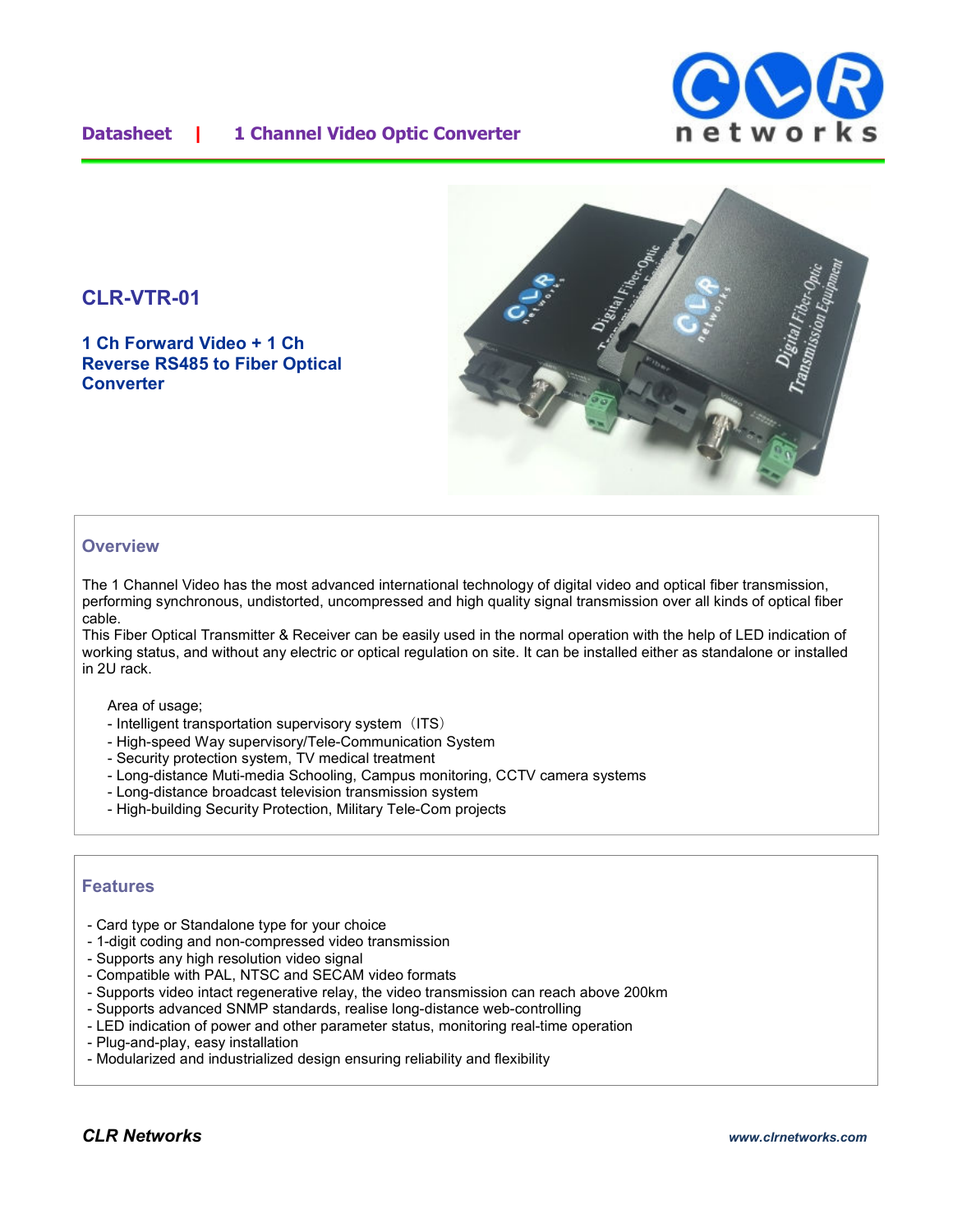

# **Specifications**

| <b>Fiber Features</b>              | <b>Multimode</b>                                                                        | Singlemode      |                 |                 |                 |  |
|------------------------------------|-----------------------------------------------------------------------------------------|-----------------|-----------------|-----------------|-----------------|--|
| Wavelength (nm)                    | 850, 1310                                                                               | 1550DFB         | 1550DFB         | 1550DFB         | 1550DFB         |  |
| TX Power (dBm)                     | $-19.5 - 16$                                                                            | $-6 - 2$        | $-3 \sim -1$    | $-1 \sim -0$    | $0 - +2$        |  |
| Transmission Distance (Km)         | $0 \sim 0.5$                                                                            | $0 \sim 20$     | $0 \sim 40$     | $0 - 60$        | $0 \sim 100$    |  |
| Power Loss (dBm/Km)                | 1                                                                                       | 0.5             | 0.5             | 0.25            | 0.25            |  |
| Fiber Type                         | <b>OM1 &amp; OM2</b>                                                                    | OS <sub>1</sub> | OS <sub>1</sub> | OS <sub>1</sub> | OS <sub>1</sub> |  |
|                                    |                                                                                         |                 |                 |                 |                 |  |
| <b>Video Features</b>              |                                                                                         |                 |                 |                 |                 |  |
| Interface                          | <b>BNC</b>                                                                              |                 |                 |                 |                 |  |
| Input/output impedance             | $75\Omega$ (unbalanced)                                                                 |                 |                 |                 |                 |  |
| Input/output voltage               | 1VP-P (peak value), Max 1.2Vpp                                                          |                 |                 |                 |                 |  |
| <b>Bandwidth</b>                   | 8MHz                                                                                    |                 |                 |                 |                 |  |
| Sampling                           | 10MHz High speed sampling                                                               |                 |                 |                 |                 |  |
| Digit bit width                    | 10/12 bit                                                                               |                 |                 |                 |                 |  |
| Differential gain                  | (10% - 90% APL) DG < 1% (Typical value)                                                 |                 |                 |                 |                 |  |
| Differential phase                 | $(10\% - 90\%$ APL) DP < $0.8^{\circ}$ (Typical value)                                  |                 |                 |                 |                 |  |
| Video SNR                          | $S/N \ge 70$ dB (Maximum optical link path loss)                                        |                 |                 |                 |                 |  |
|                                    |                                                                                         |                 |                 |                 |                 |  |
| <b>Data Features</b>               |                                                                                         |                 |                 |                 |                 |  |
| Interface Physical                 | Standard industrial connecting terminals                                                |                 |                 |                 |                 |  |
| <b>Controlled Equipments</b>       | PTZ decoder, Keyboard, Matrix, High speed dome camera                                   |                 |                 |                 |                 |  |
| Interface Signals                  | RS485, RS232, RS422                                                                     |                 |                 |                 |                 |  |
| RS-232 data rate                   | DC-115.2Kbps                                                                            |                 |                 |                 |                 |  |
| RS-232 bit error rate              | $≤10E-12$                                                                               |                 |                 |                 |                 |  |
| <b>RS-232 Network Connection</b>   | Bi-directional RS-232, supports point to point                                          |                 |                 |                 |                 |  |
| RS-485/RS422 data rate             | DC-250Kbps                                                                              |                 |                 |                 |                 |  |
| RS-485/RS422 bit error rate        | $≤10E-12$                                                                               |                 |                 |                 |                 |  |
| RS-485/RS422 Max node number       | 128                                                                                     |                 |                 |                 |                 |  |
| RS-485/RS422 Transmission distance | 1200m                                                                                   |                 |                 |                 |                 |  |
| RS-485/RS422 Network Connection    | Forward, reverse and bi-directional RS-485/RS422, supports point to point               |                 |                 |                 |                 |  |
|                                    | and point to multipoint connections                                                     |                 |                 |                 |                 |  |
| <b>Audio Features</b>              |                                                                                         |                 |                 |                 |                 |  |
|                                    |                                                                                         |                 |                 |                 |                 |  |
| Interface                          | Forward / Reverse Direction Audio. Standard industrial connecting or lotus<br>terminals |                 |                 |                 |                 |  |
| Audio input/output                 | electric level typical 0dBm                                                             |                 |                 |                 |                 |  |
| Audio input/output impedance       | 600Ω (balanced/unbalanced)                                                              |                 |                 |                 |                 |  |
| Audio input/output amplitude       | 2VP-P(peak value)                                                                       |                 |                 |                 |                 |  |
| Audio bandwidth                    | 20Hz ~ 20kHz                                                                            |                 |                 |                 |                 |  |
| Sampling rate                      | 58.6K                                                                                   |                 |                 |                 |                 |  |
| Nonlinear distortion coefficient   | $\leq 1\%$                                                                              |                 |                 |                 |                 |  |
| <b>Audio SNR</b>                   | S/N≥85db                                                                                |                 |                 |                 |                 |  |
|                                    |                                                                                         |                 |                 |                 |                 |  |